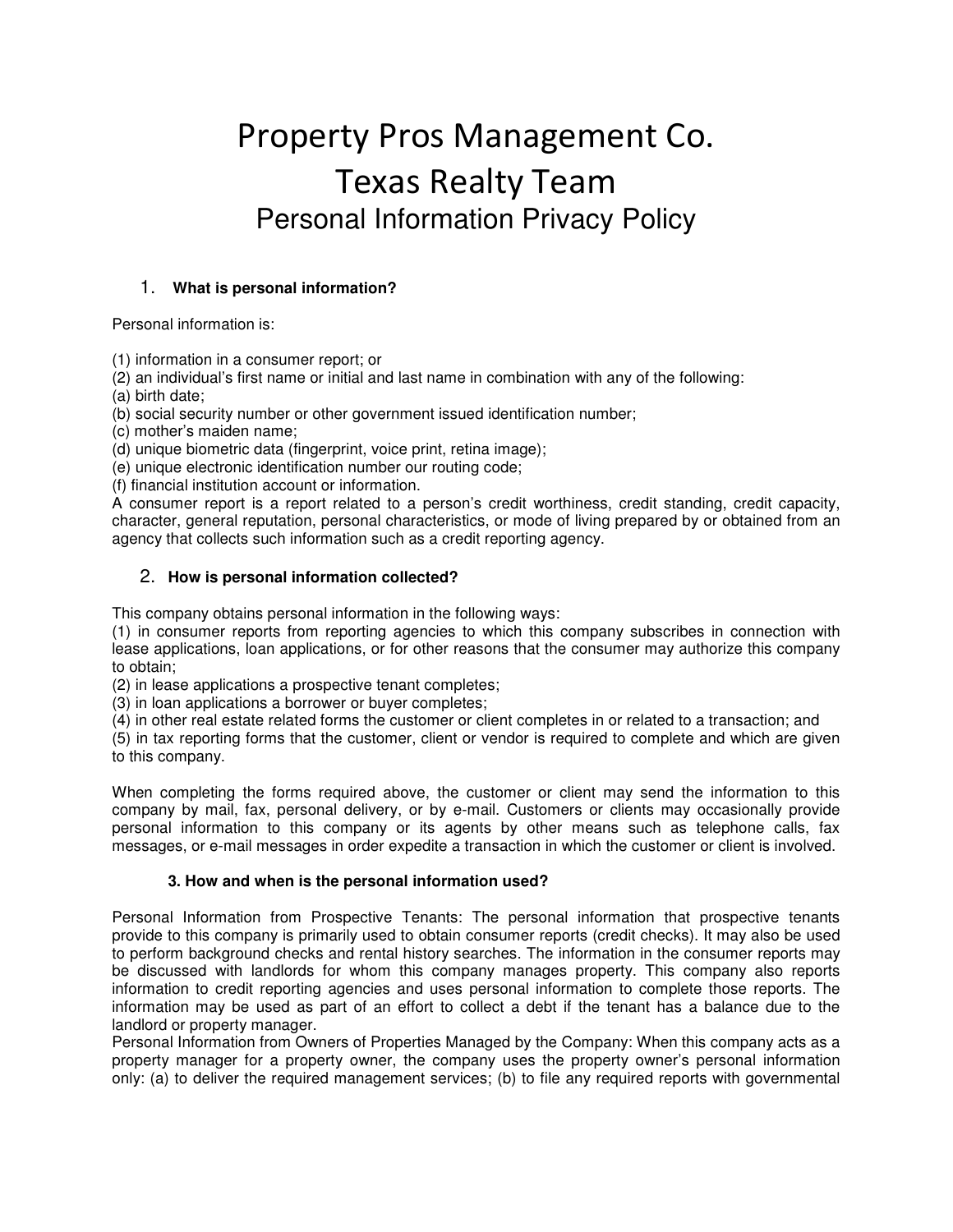agencies (for example, the IRS); or (c) for other purposes the property owner may authorize (including collecting a debt).

Personal Information from Vendors of the Company: The personal information that vendors and prospective vendors provide to this company is used to: (a) file any required reports with governmental agencies (for example, the IRS); and/or (b) conduct a background check and obtain consumer reports (credit checks) on the principals of any prospective vendor; and/or (c) share with any attorney, insurance company, court, or other third-party if necessary and related to work performed by the vendor.

Personal Information from Clients: When this company represents a person (buyer, seller, landlord, or tenant) in a transaction the agent servicing the client may, on the client's behalf and at the client's instruction, convey personal information he or she provides to the agent to service providers (for example, mortgage lenders and title companies) as those service providers may require for the products or services the client needs or requests. If this company represents a prospective tenant in a lease transaction, the personal information may, on the tenant's behalf and with the tenant's knowledge, be discussed with and provided to landlords or their agents. This company and its agents exercise reasonable discretion when discussing any personal information with others.

### **4. How is the personal information protected?**

Written files in this company are protected under lock and key, and are generally temporary in nature. All records are converted in to electronic records, at which time original documents are shredded.

Electronic records are protected under an access name and password assigned to persons in this company. Electronic records are maintained on individual company computers, as well as third-party services (management software, cloud storage) that have their own unique privacy policies (can be made available upon request).

This company and its agents exercise reasonable discretion when discussing any personal information with others and releases personal information to others only as described by this policy.

This company does not permit its employees or agents to make copies of consumer reports or records of insurance claims. The consumer reports retained in the company's files are not to be accessed in the future as a convenience to customers or clients.

The individual agents that work with this company are independent contractors and the agent with whom a customer or client works with may maintain a separate transaction file. The company instructs its agents to not permit other persons to access the personal information in files the agents maintain. The company instructs its agents to protect the personal information in the agents' files in the same manner as described in this policy.

#### **5. Who has access to the personal information?**

The following persons have access to personal information in this company's files:

- (1) the agent or broker who is servicing or coordinating the transaction;
- (2) the office manager to whom the agent reports; and
- (3) the owner of the company.

Property owners for whom the company manages properties do not have access to personal information in the company's files. However, the company and its agents may discuss the information in a tenant's consumer report or lease application with a property owner. Copies of such information are provided to the landlord only: (1) with the tenant's consent; or (2) if the company ceases to be the property manager and the landlord requests that the files be sent to the landlord, the landlord's attorney, or the new property manager. Personal information from a buyer, seller, landlord, or tenant may be discussed with others (such as mortgage lenders or prospective landlords) only as is reasonably necessary to negotiate or close the transaction or to provide the services the customer or client seeks from this company. Personal